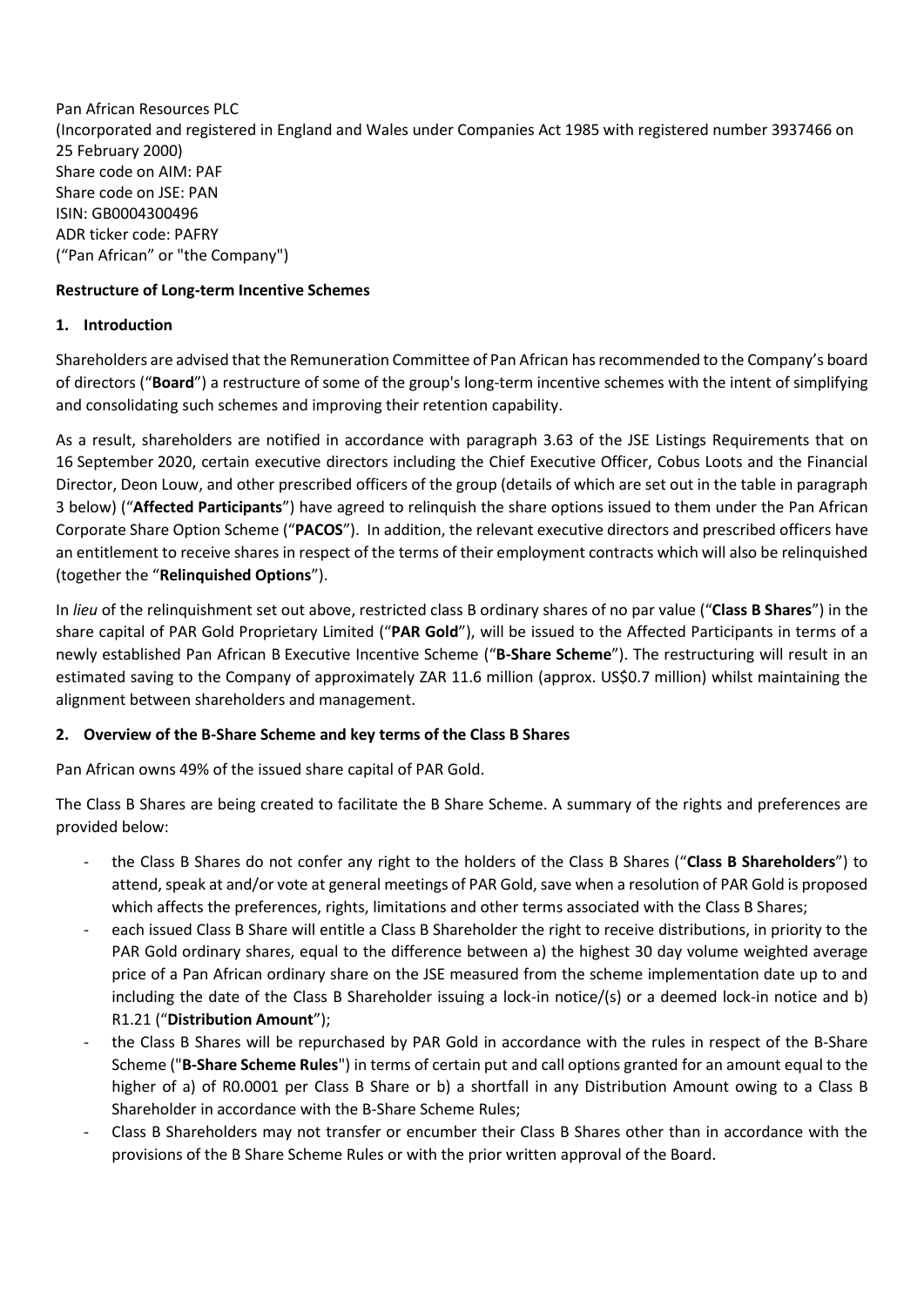#### <span id="page-1-0"></span>3. **Directors and prescribed officers dealings**

The details of the dealings are set out below:

| Name of<br>director/<br>prescribed officer | Options /<br><b>Shares</b> | <b>Number of</b><br>Relinquished<br>Options /<br><b>Shares</b> | <b>Strike price</b><br>per<br>Relinquished<br><b>Option (Rand)</b> | <b>Total Strike</b><br><b>Price for</b><br>Relinquished<br><b>Options</b><br>(Rand) | Relinquished<br><b>Options</b><br><b>Conditionally</b><br><b>Exercisable</b><br>From | <b>Number of Class</b><br><b>B-Shares to be</b><br>allocated in lieu<br>of the<br>Relinquished<br><b>Options</b> |
|--------------------------------------------|----------------------------|----------------------------------------------------------------|--------------------------------------------------------------------|-------------------------------------------------------------------------------------|--------------------------------------------------------------------------------------|------------------------------------------------------------------------------------------------------------------|
| Cobus Loots                                | Options                    | 12,427,686                                                     | 1.21                                                               | 15,037,500                                                                          | 30-Jun-20                                                                            | 11,557,748                                                                                                       |
| Cobus Loots                                | <b>Shares</b>              | 5,000,000                                                      |                                                                    |                                                                                     |                                                                                      | 5,549,831                                                                                                        |
| Deon Louw                                  | Options                    | 8,690,599                                                      | 1.21                                                               | 10,515,625                                                                          | 30-Jun-20                                                                            | 8,082,257                                                                                                        |
| Deon Louw                                  | <b>Shares</b>              | 3,100,000                                                      |                                                                    |                                                                                     |                                                                                      | 3,440,896                                                                                                        |
| Andre van den<br>Bergh                     | Options                    | 8,109,463                                                      | 1.21                                                               | 9,812,450                                                                           | 30-Jun-20                                                                            | 7,541,800                                                                                                        |
| Bert van den Berg                          | Options                    | 4,049,587                                                      | 1.21                                                               | 4,900,000                                                                           | 30-Jun-20                                                                            | 3,766,116                                                                                                        |
| Jonathan Irons                             | Options                    | 4,049,587                                                      | 1.21                                                               | 4,900,000                                                                           | 30-Jun-20                                                                            | 3,766,116                                                                                                        |
| <b>Barry Naicker</b>                       | Options                    | 3,471,074                                                      | 1.21                                                               | 4,200,000                                                                           | 30-Jun-20                                                                            | 3,228,099                                                                                                        |
| Niel Symington                             | Options                    | 3,140,496                                                      | 1.21                                                               | 3,800,000                                                                           | 30-Jun-20                                                                            | 2,920,661                                                                                                        |
| Mthandazo<br><b>Dlamini</b>                | Options                    | 1,239,669                                                      | 1.21                                                               | 1,500,000                                                                           | 30-Jun-20                                                                            | 1,152,893                                                                                                        |
| <b>Hendrik Pretorius</b>                   | Options                    | 1,239,669                                                      | 1.21                                                               | 1,500,000                                                                           | 30-Jun-20                                                                            | 1,152,893                                                                                                        |
|                                            |                            | 54,517,831                                                     |                                                                    | 56,165,575                                                                          |                                                                                      | 52,159,310                                                                                                       |

The above executive directors and prescribed officers held a direct beneficial interest in the Relinquished Options and likewise will hold a direct beneficial interest (in person or through a representative shareholder) in the Class B-Shares. The ultimate value of the Class B-Shares to be issued to the executive directors and prescribed officers will depend on the Pan African share price at the point of repurchase.

All the above trades are considered to be off-market trades in terms of the JSE Listings Requirements

# **4. Related Party Transaction**

The issuance of the Class B Shares to Cobus Loots and Deon Louw constitutes a related party transaction under the AIM Rules for Companies. The Board, other than Cobus Loots and Deon Louw, who are not deemed independent, having consulted with the Company's nominated adviser, Peel Hunt LLP, consider that the terms of the aforementioned related party transaction are fair and reasonable insofar as shareholders are concerned.

Rosebank

17 September 2020